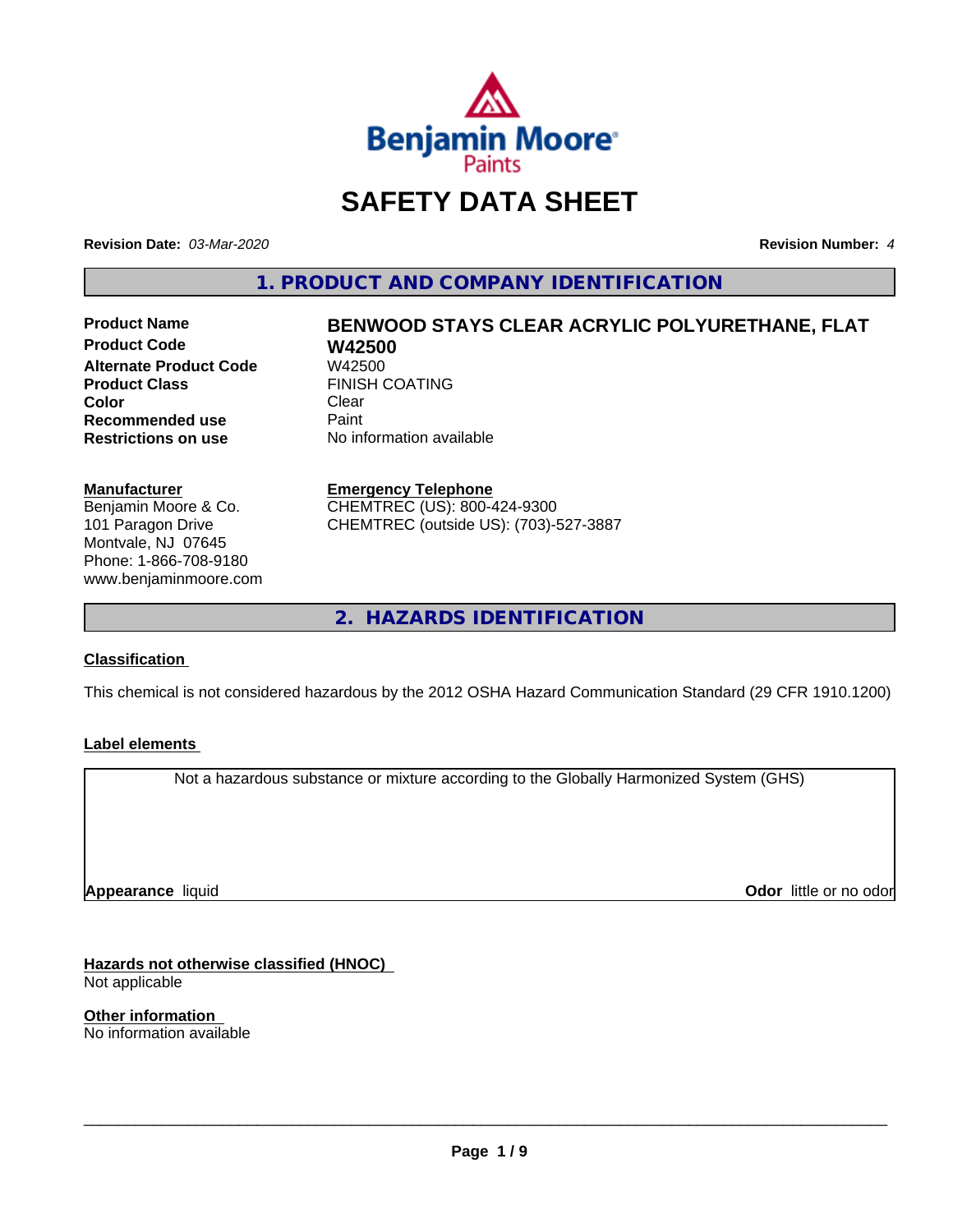# **3. COMPOSITION INFORMATION ON COMPONENTS**

| <b>Chemical name</b>                      | CAS No.     | Weight-% |
|-------------------------------------------|-------------|----------|
| Dipropylene glycol monomethyl ether       | 34590-94-8  | $5 - 10$ |
| Silicon dioxide, wax coated               | 112926-00-8 | $5 - 10$ |
| Propylene glycol                          | $57-55-6$   | - 5      |
| Propanoic acid, 2-methyl-, monoester with | 25265-77-4  | - 5      |
| 2,2,4-trimethyl-1,3-pentanediol           |             |          |

|                                                  | 4. FIRST AID MEASURES                                                                                    |
|--------------------------------------------------|----------------------------------------------------------------------------------------------------------|
| <b>General Advice</b>                            | No hazards which require special first aid measures.                                                     |
| <b>Eye Contact</b>                               | Rinse thoroughly with plenty of water for at least 15 minutes and consult a<br>physician.                |
| <b>Skin Contact</b>                              | Wash off immediately with soap and plenty of water while removing all<br>contaminated clothes and shoes. |
| <b>Inhalation</b>                                | Move to fresh air. If symptoms persist, call a physician.                                                |
| Ingestion                                        | Clean mouth with water and afterwards drink plenty of water. Consult a physician<br>if necessary.        |
| <b>Most Important</b><br><b>Symptoms/Effects</b> | None known.                                                                                              |
| <b>Notes To Physician</b>                        | Treat symptomatically.                                                                                   |

**5. FIRE-FIGHTING MEASURES**

| <b>Suitable Extinguishing Media</b>                                              | Use extinguishing measures that are appropriate to local<br>circumstances and the surrounding environment.                                   |
|----------------------------------------------------------------------------------|----------------------------------------------------------------------------------------------------------------------------------------------|
| Protective equipment and precautions for firefighters                            | As in any fire, wear self-contained breathing apparatus<br>pressure-demand, MSHA/NIOSH (approved or equivalent)<br>and full protective gear. |
| <b>Specific Hazards Arising From The Chemical</b>                                | Closed containers may rupture if exposed to fire or<br>extreme heat.                                                                         |
| Sensitivity to mechanical impact                                                 | No.                                                                                                                                          |
| Sensitivity to static discharge                                                  | No.                                                                                                                                          |
| <b>Flash Point Data</b><br>Flash point (°F)<br>Flash Point (°C)<br><b>Method</b> | Not applicable<br>Not applicable<br>Not applicable                                                                                           |
| <b>Flammability Limits In Air</b>                                                |                                                                                                                                              |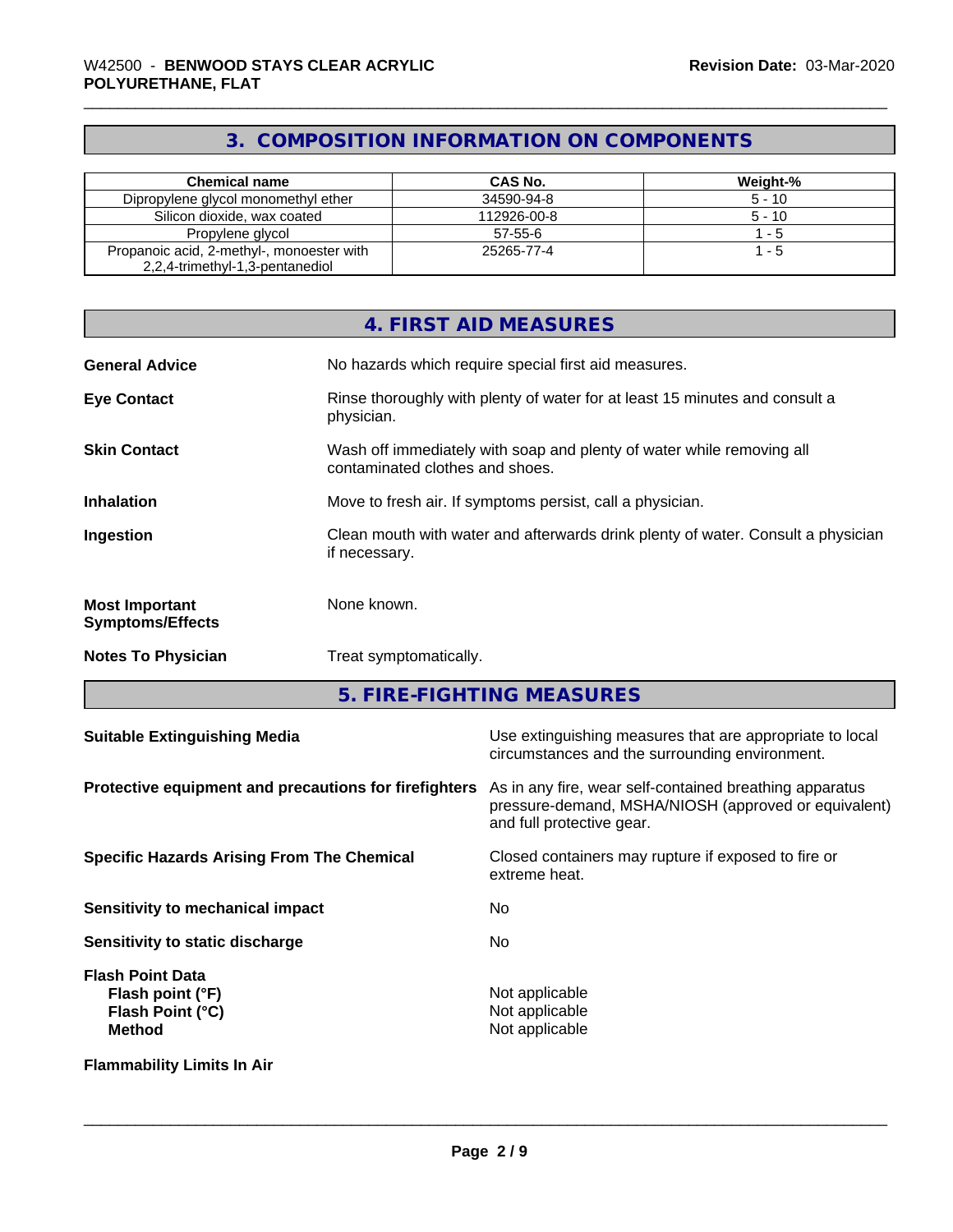#### **Lower flammability limit:**<br>
Upper flammability limit:<br>
Upper flammability limit:<br>
Not applicable **Upper flammability limit:**

|--|

#### **NFPA Legend**

- 0 Not Hazardous
- 1 Slightly
- 2 Moderate
- 3 High
- 4 Severe

*The ratings assigned are only suggested ratings, the contractor/employer has ultimate responsibilities for NFPA ratings where this system is used.*

*Additional information regarding the NFPA rating system is available from the National Fire Protection Agency (NFPA) at www.nfpa.org.*

#### **6. ACCIDENTAL RELEASE MEASURES**

| <b>Personal Precautions</b>      | Avoid contact with skin, eyes and clothing. Ensure adequate ventilation.                                                                                                         |
|----------------------------------|----------------------------------------------------------------------------------------------------------------------------------------------------------------------------------|
| <b>Other Information</b>         | Prevent further leakage or spillage if safe to do so.                                                                                                                            |
| <b>Environmental precautions</b> | See Section 12 for additional Ecological Information.                                                                                                                            |
| <b>Methods for Cleaning Up</b>   | Soak up with inert absorbent material. Sweep up and shovel into suitable<br>containers for disposal.                                                                             |
|                                  | 7. HANDLING AND STORAGE                                                                                                                                                          |
| Handling                         | Avoid contact with skin, eyes and clothing. Avoid breathing vapors, spray mists or<br>sanding dust. In case of insufficient ventilation, wear suitable respiratory<br>equipment. |
| <b>Storage</b>                   | Keep container tightly closed. Keep out of the reach of children.                                                                                                                |
| <b>Incompatible Materials</b>    | No information available                                                                                                                                                         |

### **8. EXPOSURE CONTROLS/PERSONAL PROTECTION**

#### **Exposure Limits**

| <b>Chemical name</b>                | <b>ACGIH TLV</b> | <b>OSHA PEL</b>                   |
|-------------------------------------|------------------|-----------------------------------|
|                                     |                  |                                   |
| Dipropylene glycol monomethyl ether | STEL: 150 ppm    | $100$ ppm $-$ TWA                 |
|                                     | TWA: 100 ppm     | 600 mg/m <sup>3</sup> - TWA       |
|                                     |                  | prevent or reduce skin absorption |
| Silicon dioxide, wax coated         | N/E              | 20 mppcf - TWA                    |
|                                     |                  |                                   |

#### **Legend**

ACGIH - American Conference of Governmental Industrial Hygienists Exposure Limits OSHA - Occupational Safety & Health Administration Exposure Limits N/E - Not Established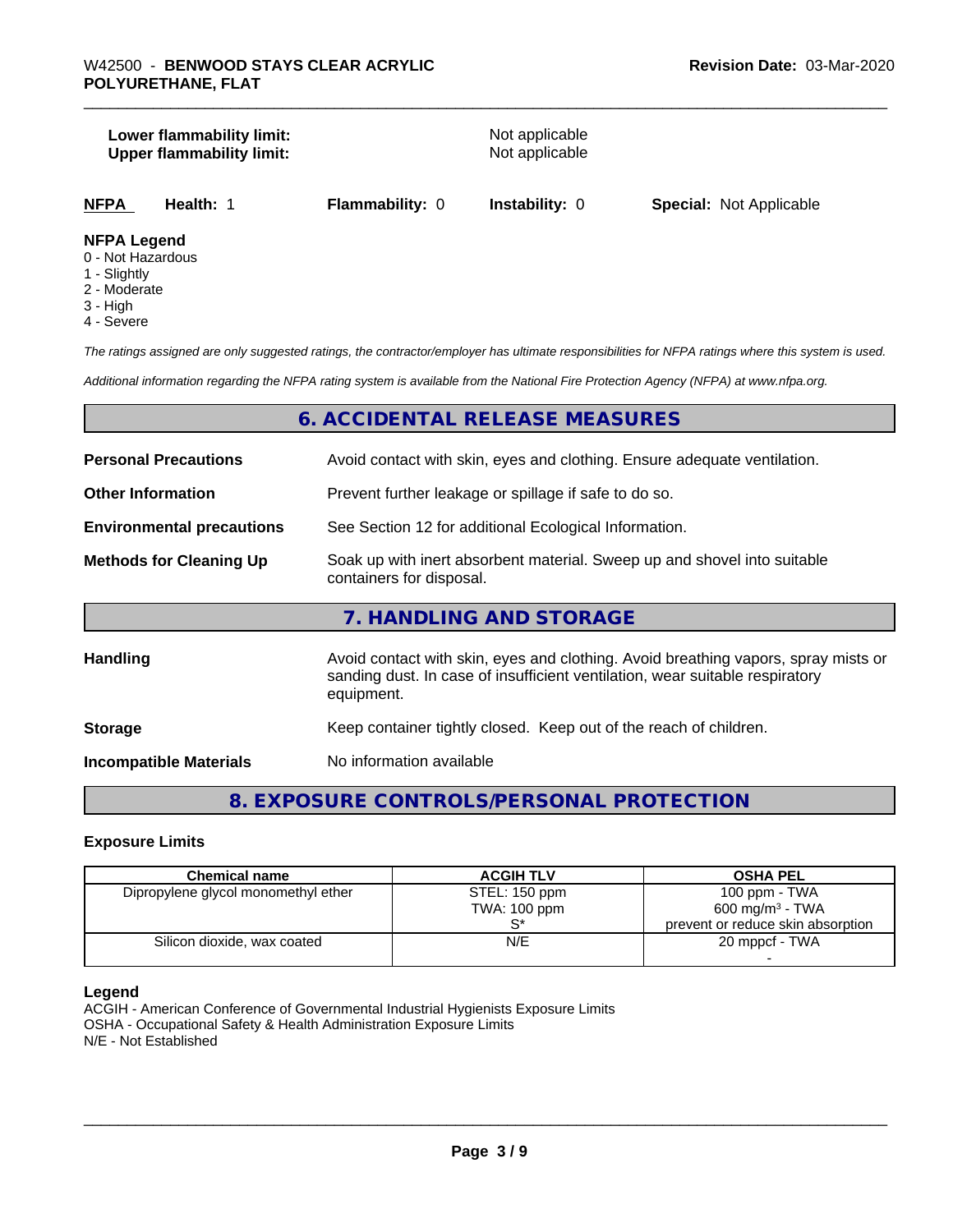| Ensure adequate ventilation, especially in confined areas.                                                                          |
|-------------------------------------------------------------------------------------------------------------------------------------|
|                                                                                                                                     |
| Safety glasses with side-shields.                                                                                                   |
| Protective gloves and impervious clothing.                                                                                          |
| In case of insufficient ventilation wear suitable respiratory equipment.                                                            |
| Avoid contact with skin, eyes and clothing. Remove and wash contaminated<br>clothing before re-use. Wash thoroughly after handling. |
|                                                                                                                                     |

#### **9. PHYSICAL AND CHEMICAL PROPERTIES**

**Appearance** liquid **Odor Odor Odor Odor Odor** *CODOR CODOR CODOR CODOR CODOR CODOR CODOR CODOR CODOR CODOR CODOR CODOR CODOR CODOR CODOR CODOR CODOR CODOR CODOR* **Odor Threshold No information available No information available Density (lbs/gal)** 8.8 - 8.9 **Specific Gravity** 1.05 - 1.07 **pH** No information available **Viscosity (cps)** No information available **Solubility(ies)** No information available **Water solubility**<br> **Evaporation Rate**<br> **Evaporation Rate**<br> **Evaporation Rate Vapor pressure** No information available **Vapor density** No information available **Wt.** % Solids 30 - 40 **Vol. % Solids** 30 - 40 **Wt.** % Volatiles 60 - 70 **Vol. % Volatiles** 60 - 70 **VOC Regulatory Limit (g/L)** < 275 **Boiling Point (°F)** 212 **Boiling Point (°C) Freezing point (°F)** 32 **Freezing Point (°C)** 0 **Flash point (°F)** Not applicable **Flash Point (°C)** Not applicable **Method**<br> **Flammability (solid, gas)**<br> **Commability (solid, gas)**<br>
Mot applicable **Flammability** (solid, gas) **Upper flammability limit:** Not applicable **Lower flammability limit:** Not applicable **Autoignition Temperature (°F)** No information available **Autoignition Temperature (°C)** No information available **Decomposition Temperature (°F)** No information available **Decomposition Temperature (°C)** No information available **Partition coefficient** No information available

**Evaporation Rate** No information available

**10. STABILITY AND REACTIVITY**

**Reactivity Not Applicable Not Applicable** 

**Chemical Stability Stable under normal conditions.** 

**Conditions to avoid Conditions to avoid Prevent from freezing.**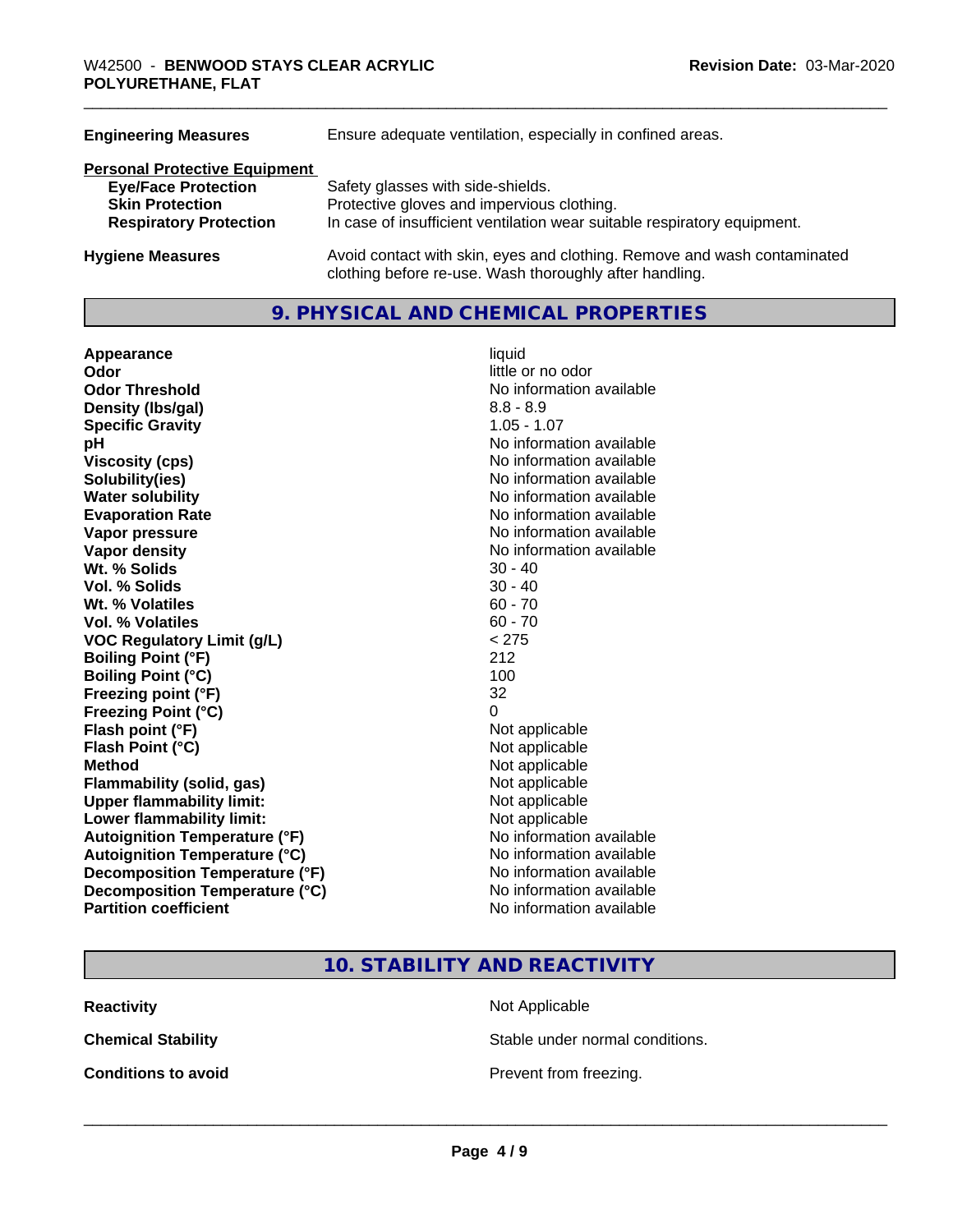| <b>Incompatible Materials</b>                                                                                                                                                                                                                                                       | No materials to be especially mentioned.                                                                                                                                                                                                                                                                                                                             |
|-------------------------------------------------------------------------------------------------------------------------------------------------------------------------------------------------------------------------------------------------------------------------------------|----------------------------------------------------------------------------------------------------------------------------------------------------------------------------------------------------------------------------------------------------------------------------------------------------------------------------------------------------------------------|
| <b>Hazardous Decomposition Products</b>                                                                                                                                                                                                                                             | None under normal use.                                                                                                                                                                                                                                                                                                                                               |
| <b>Possibility of hazardous reactions</b>                                                                                                                                                                                                                                           | None under normal conditions of use.                                                                                                                                                                                                                                                                                                                                 |
|                                                                                                                                                                                                                                                                                     | 11. TOXICOLOGICAL INFORMATION                                                                                                                                                                                                                                                                                                                                        |
| <b>Product Information</b>                                                                                                                                                                                                                                                          |                                                                                                                                                                                                                                                                                                                                                                      |
| Information on likely routes of exposure                                                                                                                                                                                                                                            |                                                                                                                                                                                                                                                                                                                                                                      |
| <b>Principal Routes of Exposure</b>                                                                                                                                                                                                                                                 | Eye contact, skin contact and inhalation.                                                                                                                                                                                                                                                                                                                            |
| <b>Acute Toxicity</b>                                                                                                                                                                                                                                                               |                                                                                                                                                                                                                                                                                                                                                                      |
| <b>Product Information</b>                                                                                                                                                                                                                                                          | No information available                                                                                                                                                                                                                                                                                                                                             |
|                                                                                                                                                                                                                                                                                     | Symptoms related to the physical, chemical and toxicological characteristics                                                                                                                                                                                                                                                                                         |
| <b>Symptoms</b>                                                                                                                                                                                                                                                                     | No information available                                                                                                                                                                                                                                                                                                                                             |
|                                                                                                                                                                                                                                                                                     | Delayed and immediate effects as well as chronic effects from short and long-term exposure                                                                                                                                                                                                                                                                           |
| Eye contact<br><b>Skin contact</b>                                                                                                                                                                                                                                                  | May cause slight irritation.<br>Substance may cause slight skin irritation. Prolonged or repeated contact may dry<br>skin and cause irritation.                                                                                                                                                                                                                      |
| <b>Inhalation</b><br>Ingestion<br><b>Sensitization</b><br><b>Neurological Effects</b><br><b>Mutagenic Effects</b><br><b>Reproductive Effects</b><br><b>Developmental Effects</b><br><b>Target organ effects</b><br><b>STOT - single exposure</b><br><b>STOT - repeated exposure</b> | May cause irritation of respiratory tract.<br>Ingestion may cause gastrointestinal irritation, nausea, vomiting and diarrhea.<br>No information available<br>No information available.<br>No information available.<br>No information available.<br>No information available.<br>No information available.<br>No information available.<br>No information available. |
| Other adverse effects<br>No information available.<br><b>Aspiration Hazard</b><br>No information available                                                                                                                                                                          |                                                                                                                                                                                                                                                                                                                                                                      |

**Numerical measures of toxicity**

**The following values are calculated based on chapter 3.1 of the GHS document**

| ATEmix (oral)   | 60094 mg/kg  |
|-----------------|--------------|
| ATEmix (dermal) | 114356 mg/kg |

#### **Component Information**

| Chemical name                                        | Oral LD50           | Dermal LD50              | Inhalation LC50 |
|------------------------------------------------------|---------------------|--------------------------|-----------------|
| Dipropylene glycol monomethyl<br>ether<br>34590-94-8 | $= 5.35$ g/kg (Rat) | = 9500 mg/kg (Rabbit)    |                 |
| Propylene glycol<br>$57 - 55 - 6$                    | $= 20$ g/kg (Rat)   | = 20800 mg/kg ( Rabbit ) |                 |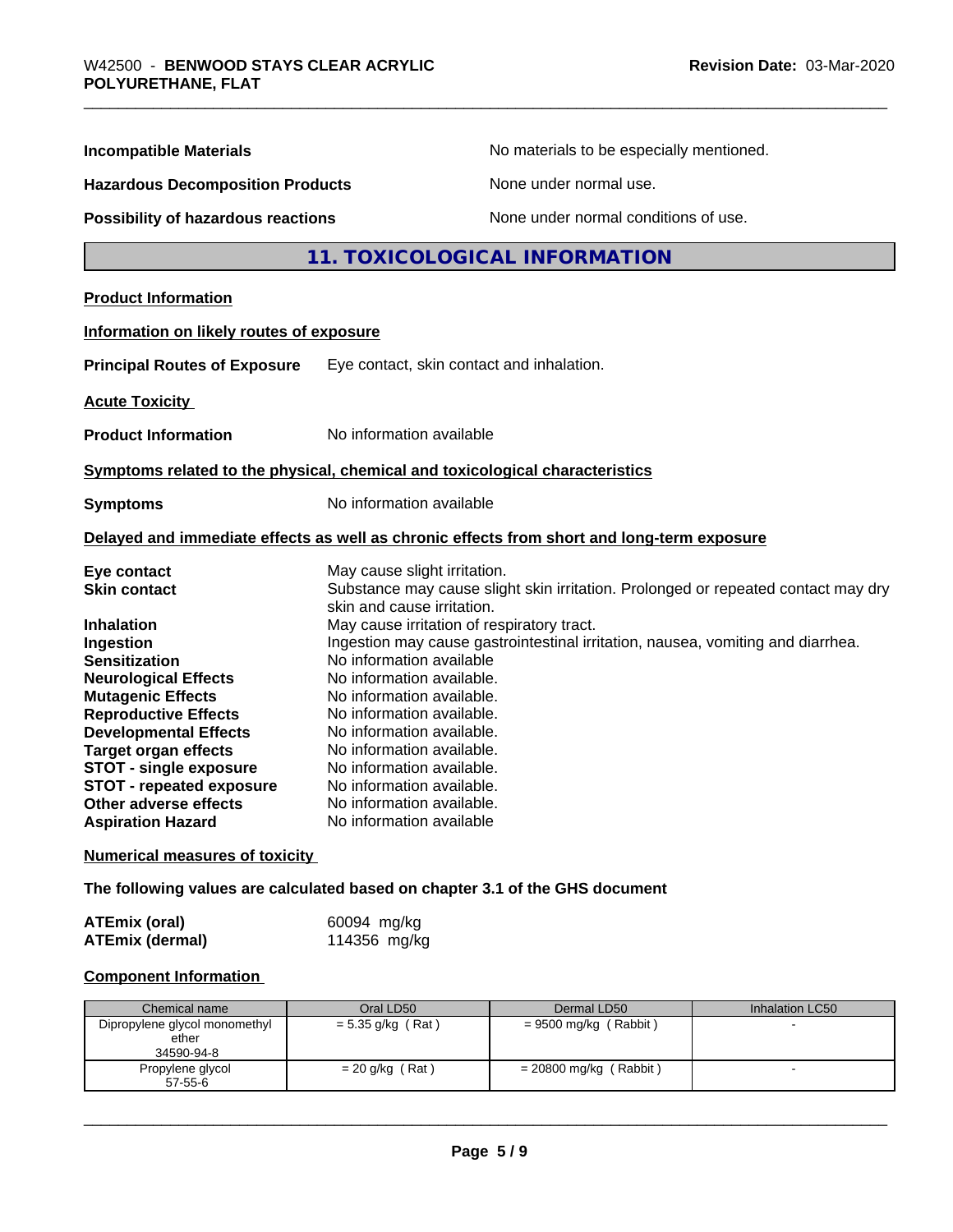| Propanoic acid, 2-methyl-,<br>monoester with  | $=$ 3200 mg/kg (Rat) | > 15200 mg/kg (Rat) |  |
|-----------------------------------------------|----------------------|---------------------|--|
| 2,2,4-trimethyl-1,3-pentanediol<br>25265-77-4 |                      |                     |  |

#### **Chronic Toxicity**

#### **Carcinogenicity**

*There are no known carcinogenic chemicals in this product above reportable levels.*

#### **12. ECOLOGICAL INFORMATION**

#### **Ecotoxicity Effects**

The environmental impact of this product has not been fully investigated.

#### **Product Information**

#### **Acute Toxicity to Fish**

No information available

#### **Acute Toxicity to Aquatic Invertebrates**

No information available

#### **Acute Toxicity to Aquatic Plants**

No information available

#### **Persistence / Degradability**

No information available.

#### **Bioaccumulation**

There is no data for this product.

#### **Mobility in Environmental Media**

No information available.

#### **Ozone**

No information available

#### **Component Information**

#### **Acute Toxicity to Fish**

Propylene glycol LC50: 710 mg/L (Fathead Minnow - 96 hr.)

#### **Acute Toxicity to Aquatic Invertebrates**

Propylene glycol EC50: > 10000 mg/L (Daphnia magna - 24 hr.)

#### **Acute Toxicity to Aquatic Plants**

No information available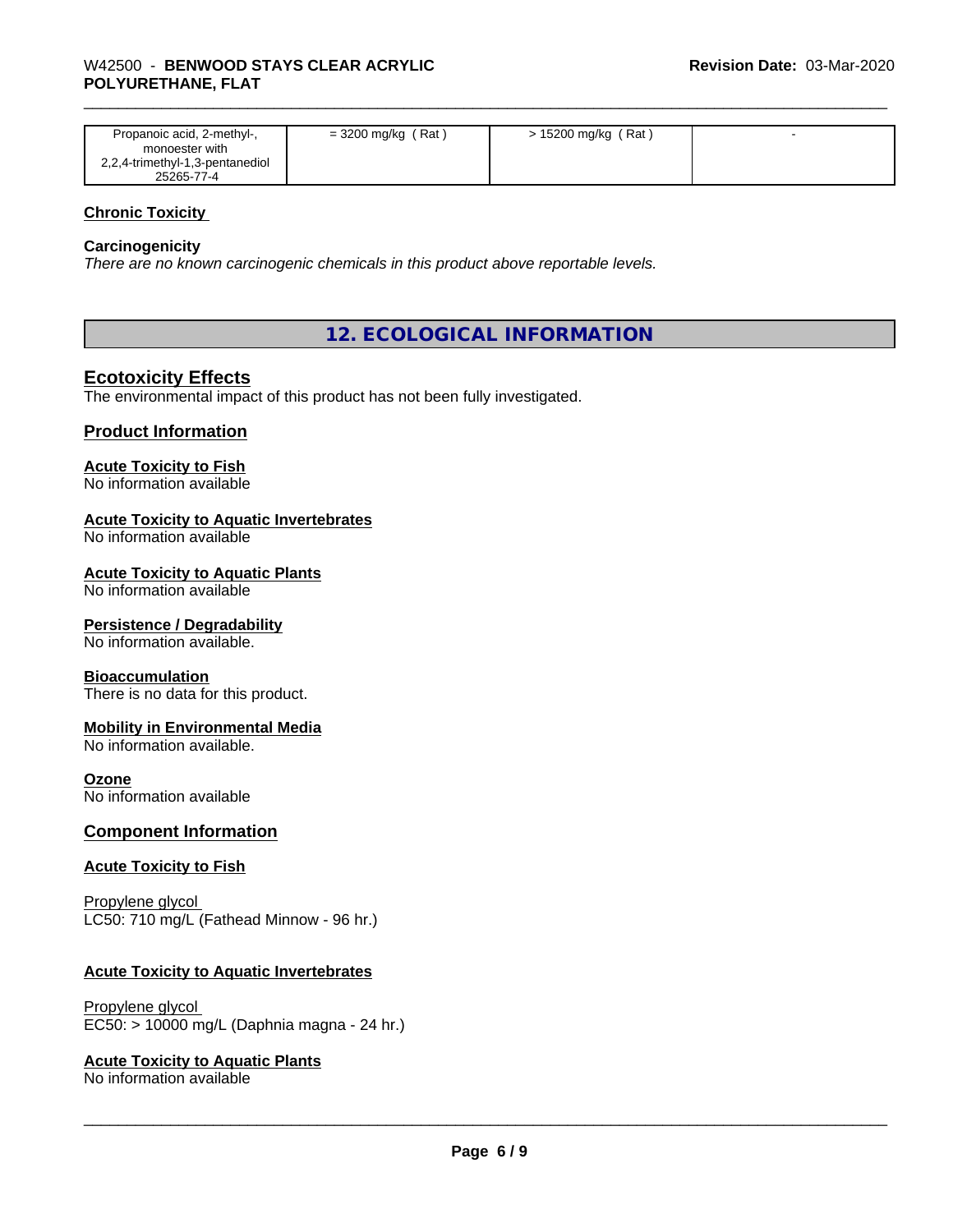|                                  | 13. DISPOSAL CONSIDERATIONS                                                                                                                                                                                               |
|----------------------------------|---------------------------------------------------------------------------------------------------------------------------------------------------------------------------------------------------------------------------|
| <b>Waste Disposal Method</b>     | Dispose of in accordance with federal, state, and local regulations. Local<br>requirements may vary, consult your sanitation department or state-designated<br>environmental protection agency for more disposal options. |
|                                  | 14. TRANSPORT INFORMATION                                                                                                                                                                                                 |
| <b>DOT</b>                       | Not regulated                                                                                                                                                                                                             |
| <b>ICAO/IATA</b>                 | Not regulated                                                                                                                                                                                                             |
| <b>IMDG / IMO</b>                | Not regulated                                                                                                                                                                                                             |
|                                  | <b>15. REGULATORY INFORMATION</b>                                                                                                                                                                                         |
| <b>International Inventories</b> |                                                                                                                                                                                                                           |

| <b>TSCA: United States</b> | Yes - All components are listed or exempt. |
|----------------------------|--------------------------------------------|
| DSL: Canada                | Yes - All components are listed or exempt. |

## **Federal Regulations**

| SARA 311/312 hazardous categorization |    |  |
|---------------------------------------|----|--|
| Acute health hazard                   | Nο |  |
| Chronic Health Hazard                 | No |  |
| Fire hazard                           | Nο |  |
| Sudden release of pressure hazard     | No |  |
| Reactive Hazard                       | No |  |

#### **SARA 313**

Section 313 of Title III of the Superfund Amendments and Reauthorization Act of 1986 (SARA). This product contains a chemical or chemicals which are subject to the reporting requirements of the Act and Title 40 of the Code of Federal Regulations, Part 372:

| <b>Chemical name</b>                                                                                                    | CAS No.    | Weight-% | <b>CERCLA/SARA 313</b><br>(de minimis concentration) |  |
|-------------------------------------------------------------------------------------------------------------------------|------------|----------|------------------------------------------------------|--|
| Dipropylene glycol monomethyl ether                                                                                     | 34590-94-8 | $5 - 10$ | 1.0                                                  |  |
| Clean Air Act, Section 112 Hazardous Air Pollutants (HAPs) (see 40 CFR 61)<br>This product contains the following HAPs: |            |          |                                                      |  |
| <b>Chemical name</b>                                                                                                    | CAS No.    | Weight-% | <b>Hazardous Air Pollutant</b><br>(HAP)              |  |
| Dipropylene glycol monomethyl ether                                                                                     | 34590-94-8 | $5 - 10$ | Listed                                               |  |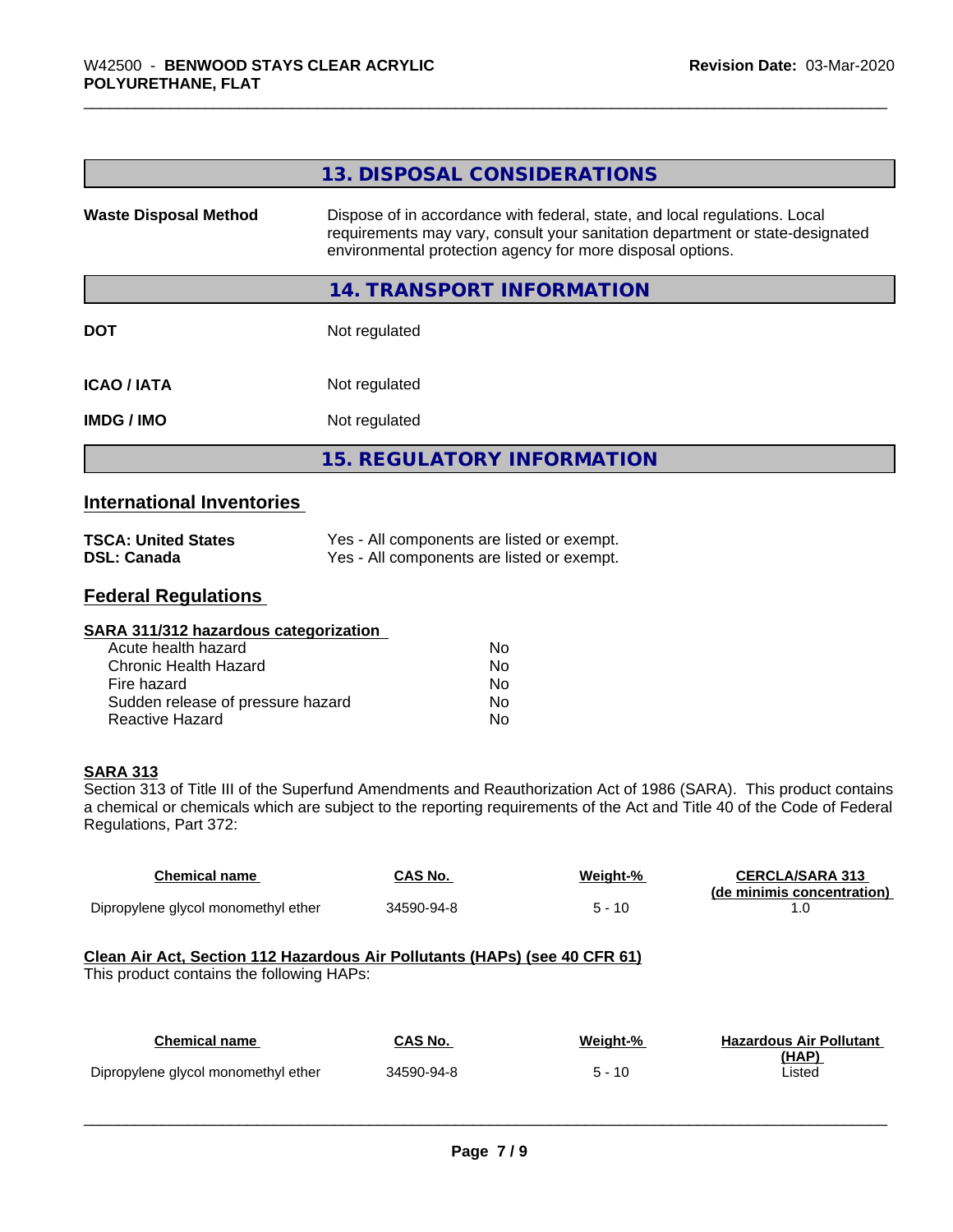#### **US State Regulations**

#### **California Proposition 65**

**A** WARNING: Cancer and Reproductive Harm– www.P65warnings.ca.gov

#### **State Right-to-Know**

| Chemical<br>name                                        | achucatte<br>IVIG:<br>⊶dunus <del>c</del> us | . Jersev<br><b>Nev</b> | าทรงIvania |
|---------------------------------------------------------|----------------------------------------------|------------------------|------------|
| -<br>ether<br>alvcol monomethvl (<br>oviene<br>טוע      |                                              |                        |            |
| $\sim \cdot \cdot$<br>wax coated<br>dioxide.<br>Silicon |                                              |                        |            |

#### **Legend**

X - Listed

| <b>16. OTHER INFORMATION</b>                                                                                                                          |                                                    |                                                                            |                      |                                                                                                                                               |
|-------------------------------------------------------------------------------------------------------------------------------------------------------|----------------------------------------------------|----------------------------------------------------------------------------|----------------------|-----------------------------------------------------------------------------------------------------------------------------------------------|
| HMIS -                                                                                                                                                | Health: 1                                          | <b>Flammability: 0</b>                                                     | <b>Reactivity: 0</b> | $PPE: -$                                                                                                                                      |
| <b>HMIS Legend</b><br>0 - Minimal Hazard<br>1 - Slight Hazard<br>2 - Moderate Hazard<br>3 - Serious Hazard<br>4 - Severe Hazard<br>* - Chronic Hazard |                                                    |                                                                            |                      |                                                                                                                                               |
|                                                                                                                                                       | present under the actual normal conditions of use. | X - Consult your supervisor or S.O.P. for "Special" handling instructions. |                      | Note: The PPE rating has intentionally been left blank. Choose appropriate PPE that will protect employees from the hazards the material will |

*Caution: HMISÒ ratings are based on a 0-4 rating scale, with 0 representing minimal hazards or risks, and 4 representing significant hazards or risks. Although HMISÒ ratings are not required on MSDSs under 29 CFR 1910.1200, the preparer, has chosen to provide them. HMISÒ ratings are to be used only in conjunction with a fully implemented HMISÒ program by workers who have received appropriate HMISÒ training. HMISÒ is a registered trade and service mark of the NPCA. HMISÒ materials may be purchased exclusively from J. J. Keller (800) 327-6868.*

 **WARNING!** If you scrape, sand, or remove old paint, you may release lead dust. LEAD IS TOXIC. EXPOSURE TO LEAD DUST CAN CAUSE SERIOUS ILLNESS, SUCH AS BRAIN DAMAGE, ESPECIALLY IN CHILDREN. PREGNANT WOMEN SHOULD ALSO AVOID EXPOSURE. Wear a NIOSH approved respirator to control lead exposure. Clean up carefully with a HEPA vacuum and a wet mop. Before you start, find out how to protect yourself and your family by contacting the National Lead Information Hotline at 1-800-424-LEAD or log on to www.epa.gov/lead.

| <b>Prepared By</b>      | <b>Product Stewardship Department</b><br>Benjamin Moore & Co.<br>101 Paragon Drive<br>Montvale, NJ 07645<br>800-225-5554 |
|-------------------------|--------------------------------------------------------------------------------------------------------------------------|
| <b>Revision Date:</b>   | 03-Mar-2020                                                                                                              |
| <b>Revision Summary</b> | Not available                                                                                                            |